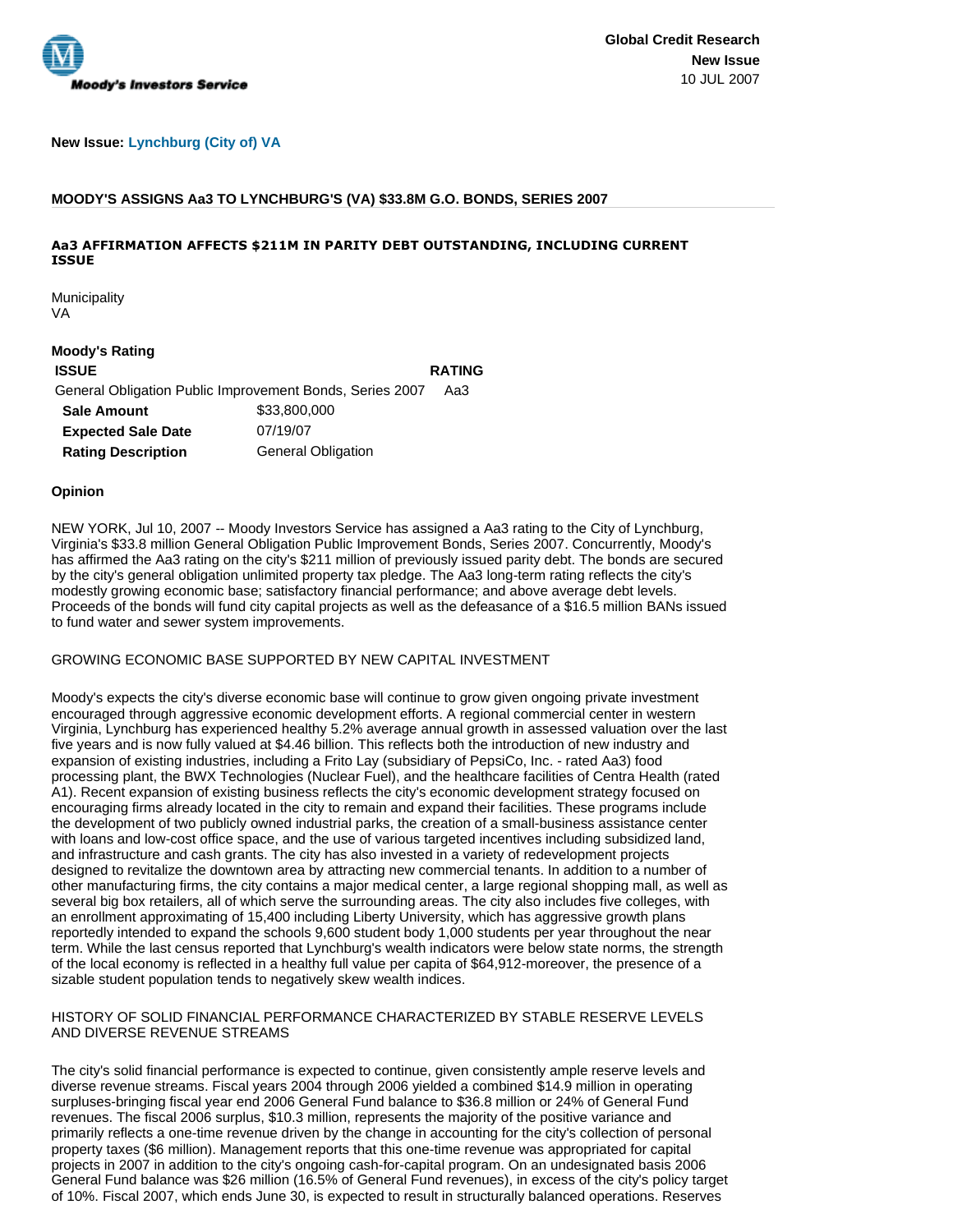are, however, projected to decline by \$6.6 million, reflecting appropriation of the \$6 million from the 2006 one-time revenue as well as an additional \$5.8 million for city and schools capital projects. Moving forward, Moody's expects reserves will grow in line with budgetary expansion. The city's primary revenue source is property taxes (29%), with other local taxes providing an additional 24%. Growth at Liberty University is reportedly driving growth in the city's other local taxes, including sales tax and the meals and lodging tax both demonstrating 9% growth in 2006.

#### WITH SUBSTANTIAL ENTERPRISE SUPPORT, DEBT BURDEN EXPECTED TO REMAIN MANAGEABLE

Moody's believes that the city's debt burden (3.8% of full valuation), while above average, will remain manageable despite significant additional borrowing plans, given rapid retirement of principal, ongoing growth in assessed valuation, and expected enterprise support of a significant portion of current and future long-term debt. Debt burden is net of \$137.8 million of self-supporting water and sewer debt, almost equally divided between general obligation and revenue bonds. Principal is repaid at an above average pace (60% in ten years) and Moody's believes the city's growing tax base will adequately accommodate future borrowing needs. The city has a five-year capital plan in the amount of \$300 million, of which approximately \$200 million is projected to be financed through the issuance of long-term debt over the next five years (including \$78 million in revenue bonds). The city's water system supports outstanding general obligation debt and rates for this enterprise remain highly competitive. A substantial portion of debt has been issued to comply with the city's combined sewer overflow (CSO) special order requirements. In addition to the sizeable borrowing plans, the sewer system, although self-supporting, currently faces a number of other challenges, including growing expenditures and high rates, which are in danger of becoming uncompetitive. To address this issue, the city restructured a portion of the outstanding sewer debt through a zero-interest state revolving loan in order to extend maturities and improve coverage margins. This action freed up an additional \$20 million in debt capacity to devote to CSO projects. Moody's expects operations will be sufficient to maintain the city's general obligation credit strength, given the system's history of stable financial operations and strong management.

### KEY STATISTICS

Population (2006 estimate): 68,758

2007 Full Valuation: \$4.46 billion

Full Value Per Capita: \$64,912

Debt burden: 3.8%

10-Year Payout: 60%

General Fund Balance (2006): \$36.8 million (23.4% of General Fund revenues)

Per capita income as % of state (1999): 76.2%

Median family income as % of state (1999): 75.4%

Post sale parity debt outstanding: \$211 million

#### **Analysts**

Robyn Rosenblatt Analyst Public Finance Group Moody's Investors Service

Erin Daugherty Backup Analyst Public Finance Group Moody's Investors Service

#### **Contacts**

Journalists: (212) 553-0376 Research Clients: (212) 553-1653